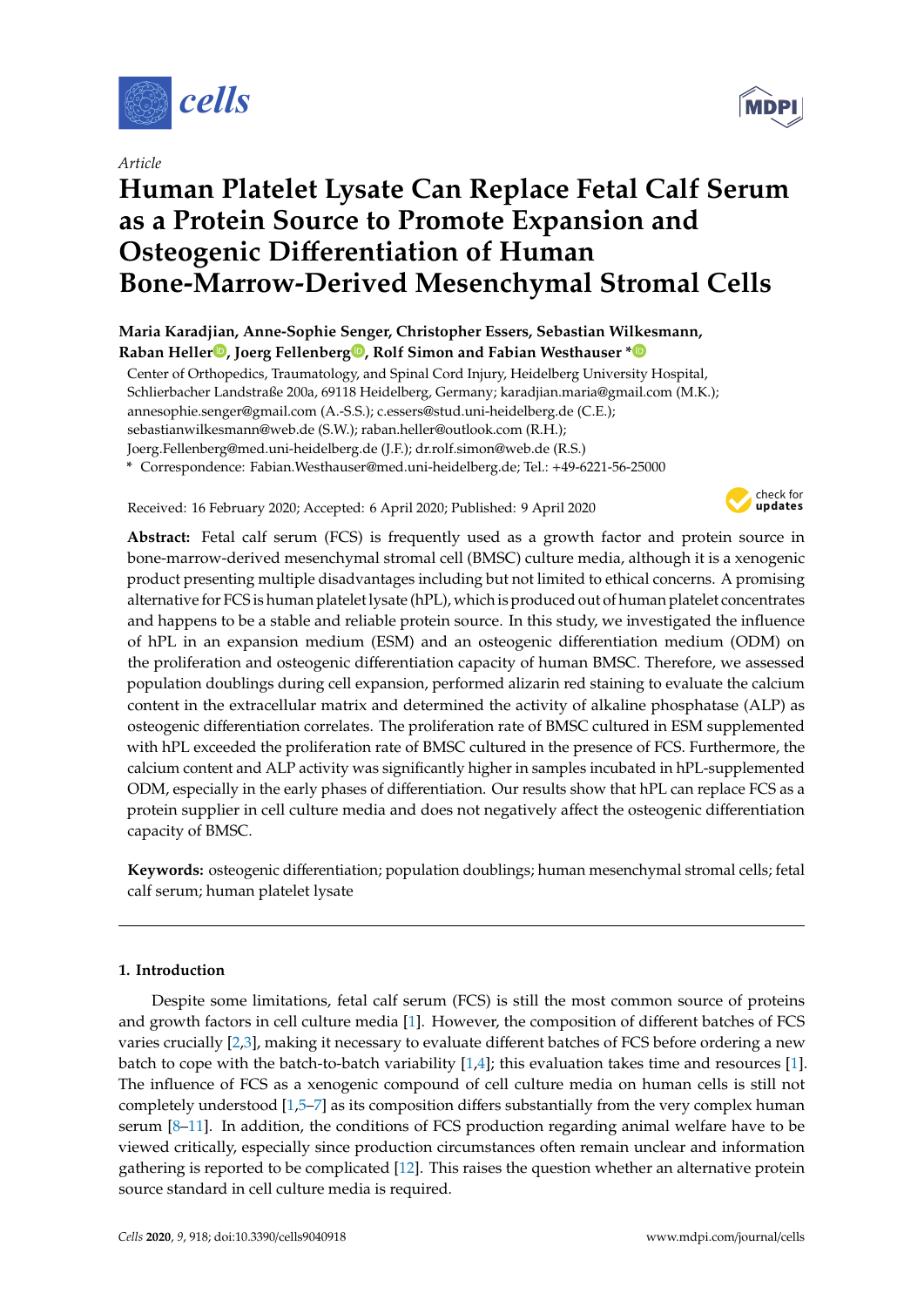The most common alternative to FCS is human platelet lysate (hPL) [\[1\]](#page-8-0), which is produced from human platelets and contains proteins and growth factors necessary for, inter alia, in-vitro human bone-marrow-derived mesenchymal stromal cell (BMSC) expansion [\[13–](#page-9-5)[18\]](#page-9-6) and osteogenic differentiation [\[15,](#page-9-7)[16](#page-9-8)[,19\]](#page-9-9). hPL products can have smaller batch-to-batch variabilities by pooling multiple batches of platelet concentrates, hence extensive pre-testing becomes obsolete [\[17,](#page-9-10)[20\]](#page-9-11). It has already been shown that hPL-supplemented expansion medium (ESM) augments the proliferation rates of BMSC [\[11,](#page-9-3) [16–](#page-9-8)[18,](#page-9-6)[21–](#page-9-12)[29\]](#page-10-0), and does not affect BMSC properties as part of ESM [\[21\]](#page-9-12). Several studies evaluated BMSC differentiation potential after cell expansion in hPL-containing medium, while the differentiation medium itself contained only FCS as a supplement [\[17](#page-9-10)[,18,](#page-9-6)[22](#page-9-13)[,23,](#page-9-14)[28](#page-10-1)[–30\]](#page-10-2). There have also been multiple studies reporting that hPL does not affect osteogenic differentiation [\[16](#page-9-8)[,17,](#page-9-10)[21](#page-9-12)[,22,](#page-9-13)[24](#page-9-15)[,27](#page-10-3)[–29](#page-10-0)[,31\]](#page-10-4) or even increases the osteogenic differentiation potential of BMSC [\[22,](#page-9-13)[23,](#page-9-14)[25,](#page-10-5)[26\]](#page-10-6). However, it remains unclear how hPL as a part of an osteogenic differentiation medium (ODM) influences the kinetics of the osteogenic differentiation of BMSC. Furthermore, the necessary concentrations of hPL reported differ from 2% to 10% [\[18,](#page-9-6)[20,](#page-9-11)[25,](#page-10-5)[26](#page-10-6)[,29–](#page-10-0)[34\]](#page-10-7), pointing out that there is no established standard protocol for hPL supplementation in ODM for BMSC yet, although the concentration of serum supplement in media resulting in different concentrations of growth factors and other components of the serum influences cells in culture [\[1\]](#page-8-0).

The aim of this study was to compare the performance regarding the proliferation rate and osteogenic differentiation of BMSC cultured in ESM and ODM containing different concentrations of hPL or FCS and to evaluate the impact of the protein supplement's concentration on the osteogenic differentiation of BMSC. As most available studies on hPL assess its effects on mesenchymal stromal cells (MSC) during the expansion period, we focused on the effects of hPL as part of ODM on the kinetics of BMSC osteogenic differentiation by evaluating alkaline phosphatase (ALP) activity and calcium deposition as osteogenic differentiation markers at multiple time points.

#### **2. Materials and Methods**

The aims of this study were (i) to compare the impact of either FCS or hPL on the growth of BMSC under expansion conditions and (ii) to evaluate the osteogenic differentiation potential of BMSC cultivated in either FCS or hPL containing ODM. In order to compare the proliferation potential, population doublings of BMSC incubated in ESM with either 10% FCS or 10% hPL were calculated. For osteogenic differentiation experiments, the cells were incubated in ODM (containing either 1% or 10% of FCS or hPL, respectively) and measurement of ALP activity as well as alizarin red staining as markers for osteogenic differentiation were performed after incubation periods of 1, 7, 14 and 21 days (D1, D7, D14, D21). Twelve identical samples were analyzed for each assay at each time point.

BMSC were harvested from the bone marrow washouts of  $n = 10$  patients undergoing surgery at the proximal femur at Heidelberg University Hospital. Prior to bone marrow harvesting, every patient gave written informed consent. The local ethics committee approved the study (S-443/2015) that was conducted according to the declaration of Helsinki in its present form. Cells derived from six male and four female patients with an average age of 50 years (range 29 to 73 years, median 46 years) were included in the study.

BMSC were isolated from bone marrow, cultivated according to previously published protocols and pooled in order to reduce inter-individual variability as published previously [\[35,](#page-10-8)[36\]](#page-10-9). During cultivation and expansion, ESM containing either 10% FCS (Thermo Fisher Scientific, Dreieich, Germany; lot 42G2082K) according to our standard expansion protocol or 10% of commercially available hPL (PL BioScience, Aachen, Germany) according to the manufacturer's instructions for high proliferation rates was used. The ESM was composed of 25 mM DMEM high-glucose (Thermo Fisher Scientific, Dreieich, Germany), Penicillin/Streptomycin 100 mg/L (Merck, Darmstadt, Germany), L-Glutamine 200 mM, MEM non-essential amino acids solution, 2-Mercaptoethanol 50 mM (all Thermo Fisher, Dreieich, Germany) and 4 µg/L fibroblast growth factor two (Abcam, Cambridge, United Kingdom).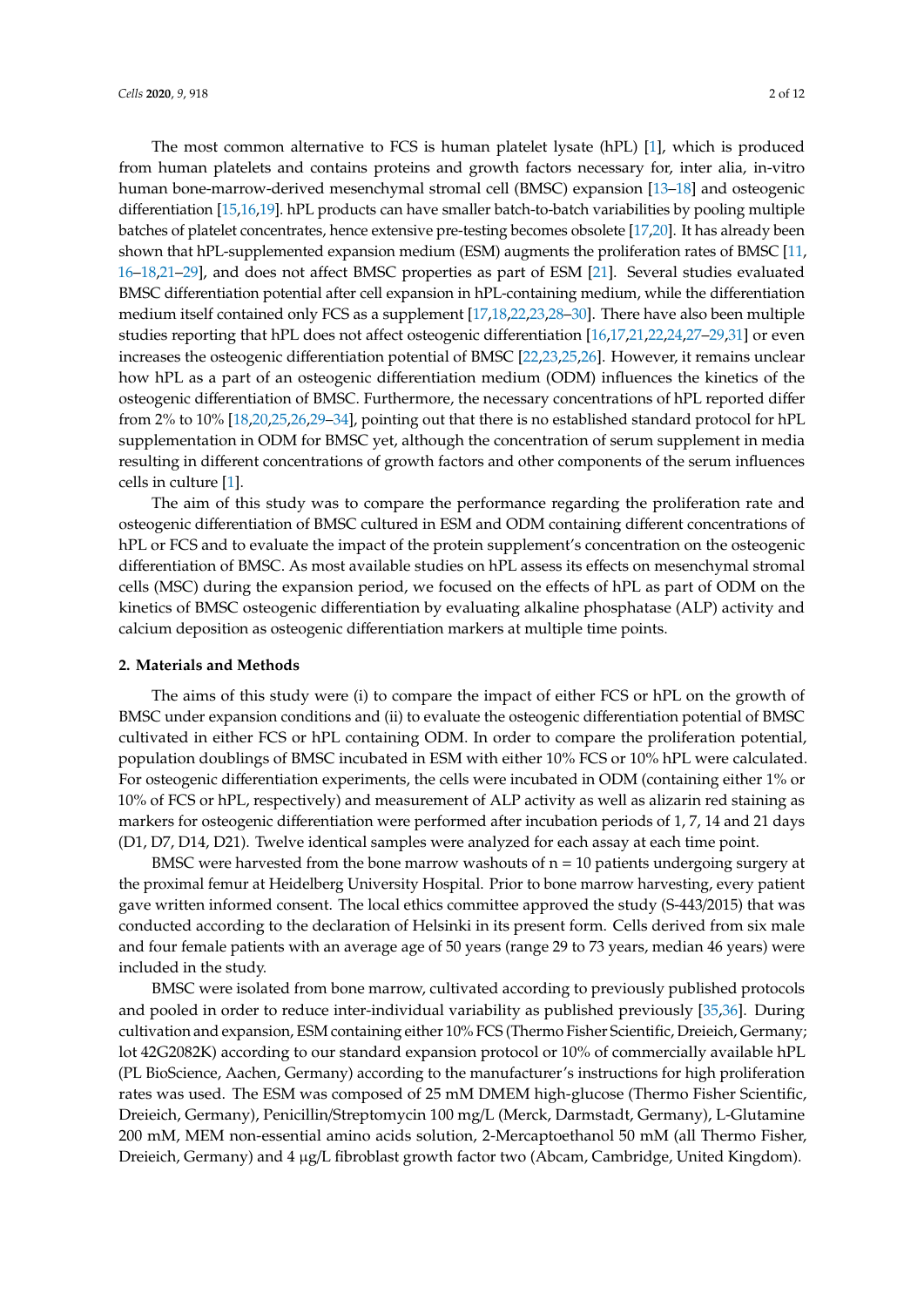BMSC were split after 72 hours of expansion and cultured for a further 96 hours before they were introduced to osteogenic differentiation conditions. Cells were then stained with trypan blue and counted in a Neubauer's cell chamber. Population doublings within a total incubation period of seven days of expansion as a parameter for the proliferation rate were calculated using Formula (1).

population doublings = 
$$
\frac{\log N - \log N0}{\log 2}
$$
 (1)

where  $N =$  cell number at the end of the expansion period and  $N0 =$  cell number at time point zero.

Population doublings of the passages were added in order to obtain cumulative population doublings. For osteogenic differentiation, 35,000 BMSC were seeded in a well of a 24-well plate (Thermo Fisher Scientific, Dreieich, Germany) and incubated in ODM. The ODM was composed of 25 mM DMEM high-glucose with L-Glutamine (Thermo Fisher Scientific, Dreieich, Germany), Penicillin/Streptomycin 100 mg/L (Merck, Darmstadt, Germany), dexamethasone 0.1 µM (Sigma Aldrich, Steinheim, Germany), ascorbic acid-2-phosphate 2.5 mg/L (Sigma Aldrich, Steinheim, Germany) and β-glycerophosphate 10 mM (Merck, Darmstadt, Germany). The growth factor sources in ODM were either FCS or hPL, added in concentrations of either 1% (according to hPL's manufacturer's advice for differentiation culture) or 10% according to the well-known FCS standard concentration (Table [1\)](#page-2-0). In the ODM containing hPL, 2 IU/mL heparin (PL BioScience, Aachen, Germany) were added according to the manufacturer's instructions to avoid gel formation of the medium. The cells were incubated for up to 21 days at 37 °C, 5% CO<sub>2</sub> following well-established protocols [\[36–](#page-10-9)[38\]](#page-10-10). Media were changed twice per week.

<span id="page-2-0"></span>

| Group           | <b>Protein Source and</b><br><b>Concentration in ESM</b> | <b>Protein Source and</b><br><b>Concentration in ODM</b> |
|-----------------|----------------------------------------------------------|----------------------------------------------------------|
| F1              | FCS $10\%$                                               | FCS 1%                                                   |
| F <sub>10</sub> | FCS $10\%$                                               | FCS 10%                                                  |
| H1              | $hPL 10\%$                                               | $hPI.1\%$                                                |
| H10             | hPI.10%                                                  | hPI. 10%                                                 |

**Table 1.** Overview over the experimental groups.

ALP correlates with osteogenic differentiation of BMSC since it is produced during differentiation towards osteoblasts [\[37](#page-10-11)[,38\]](#page-10-10). The cells were washed with 1x PBS (Thermo Fisher Scientific, Dreieich, Germany), then lysed in 1% Triton buffer (Sigma Aldrich, Steinheim, Germany). The lysates were freeze stored at −80 °C until the ALP activity measurement was conducted; after thawing at room temperature and short centrifugation, the lysates were added to a para-nitrophenylphosphat (p-NPP) (Sigma Aldrich, Steinheim, Germany) solution for 90 minutes. ALP hydrolyzes p-NPP to para-nitrophenol (p-NP), causing a change of color to yellow. The extinction of p-NP which corresponds to the ALP activity was measured photometrically at 405 nm with a reference wavelength of 490 nm using a MRX Microplate Reader (Dynatech Laboratories, Stuttgart, Germany). ALP activity was normalized to the total protein content as correlate for the cell number of the samples, determined using the Micro BCA Protein Assay Kit (Thermo Fisher Scientific, Dreieich, Germany) according to manufacturer's instructions.

Alizarin red stains the calcium deposits in the extracellular matrix formed by the osteoblastic (precursor) cells [\[38\]](#page-10-10). The cells were washed with 1x PBS and then fixed in 70% ethanol (Carl Roth, Karlsruhe, Germany). After fixation, the ethanol was removed, the cells were washed with distilled water (Thermo Fisher Scientific, Dreieich, Germany), then stained with alizarin red (Waldeck, Münster, Germany) and washed again. Finally, the cells were incubated in 10% hexadecylpyridinium (Merck, Darmstadt, Germany) to dissolve the stained calcium. The extinction of the solution corresponds to the calcium content of the sample and was measured photometrically at 570 nm.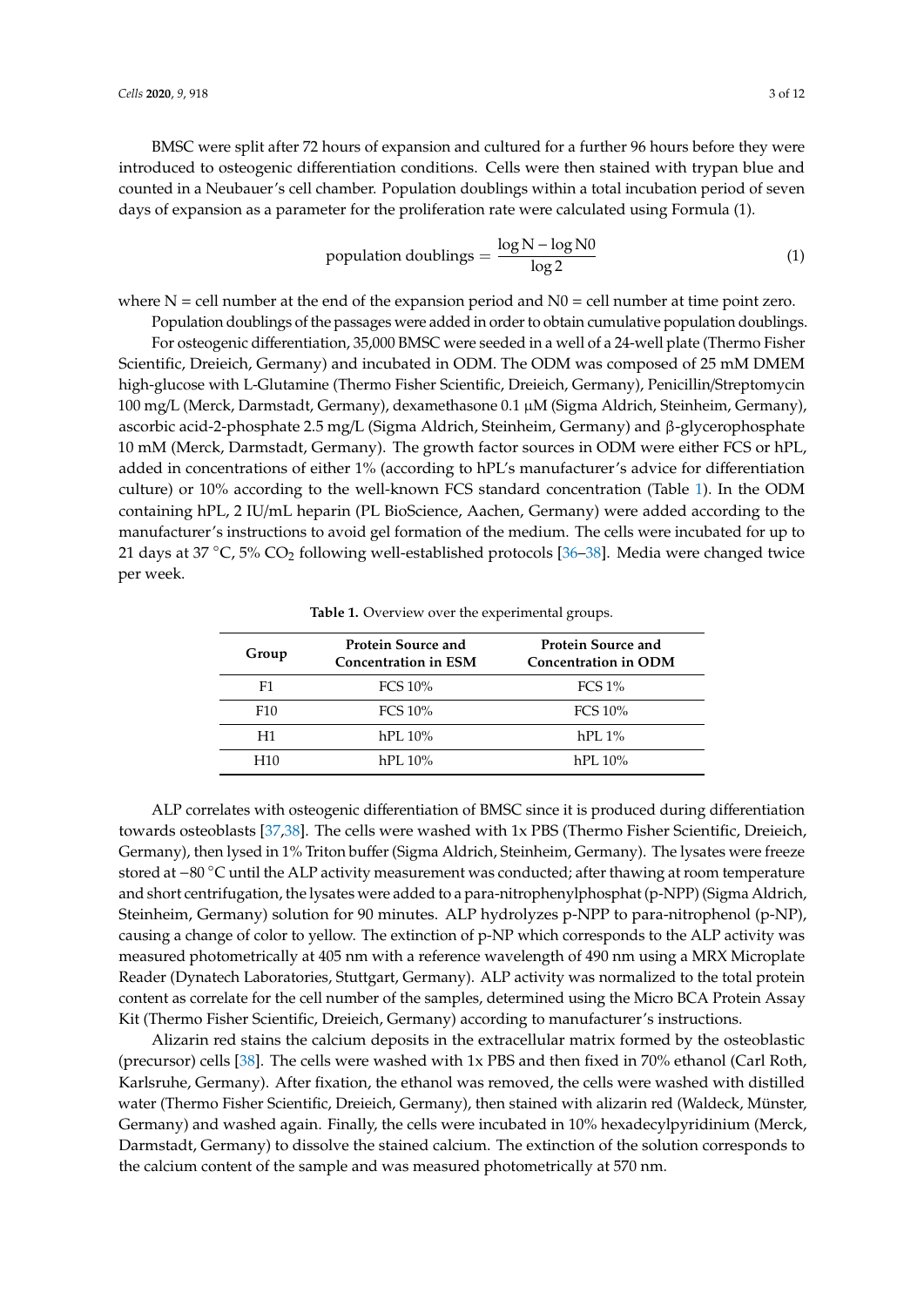The experiments were performed on 12 experimental replicates per study group and two technical replicates per experimental sample.

Statistical analyses were conducted with IBM SPSS Statistics (Version 25; IBM, Mannheim, Statistical analyses were conducted with IBM SPSS Statistics (Version 25; IBM, Mannheim, Germany) and graphs were created using GraphPad Prism (Version 7, GraphPad Software, La Jolla, Germany) and graphs were created using GraphPad Prism (Version 7, GraphPad Software, La Jolla, USA). Before further analysis, values were tested for normal distribution by a Shapiro-Wilk test. USA). Before further analysis, values were tested for normal distribution by a Shapiro-Wilk test. Normally distributed samples were tested with the unpaired T-Test; not normally distributed samples Normally distributed samples were tested with the unpaired T-Test; not normally distributed were tested using the Wilcoxon signed-rank test. Results were described as statistically significant for  $p < 0.05$ . Unless otherwise stated, differences mentioned in the text are non-significant. Values are ,<br>shown as rounded means with standard deviation (SD) where applicable.  $\overline{\phantom{a}}$ 

# **3. Results 3. Results**

#### *3.1. Population Doublings 3.1. Population Doublings*

<span id="page-3-0"></span>Cells cultured in 10% hPL-supplemented ESM had significantly (*p* < 0.01) more population Cells cultured in 10% hPL-supplemented ESM had significantly (*p* < 0.01) more population doublings, with an average of 4.46 cumulative population doublings, than cells cultured in 10% doublings, with an average of 4.46 cumulative population doublings, than cells cultured in 10% FCS-supplemented ESM with an average of 2.22 cumulative population doublings (Figure 1). FCS-supplemented ESM with an average of 2.22 cumulative population doublings (Figure [1](#page-3-0)).



\* marks significant differences.  $\sigma$ **Figure 1.** Population doublings of BMSC incubated in ESM. Values are presented as means with SD,

#### *3.2. Alkaline Phosphatase Activity*

*3.2. Alkaline Phosphatase Activity*  In the F1 group, ALP activity increased significantly from D1 to its maximum on D14, then remained on a stable level until D21, showing no significant differences between D14 and D21. The H1 group increased almost tenfold from D1 to D7, then decreased to D14 to further decrease until D21. The F10 group showed similar kinetics to the H1 group, but presented significantly different values to all time points. H10 showed its maximum ALP activity on D7, then significantly decreased to D14 to re-increase until D21. Differences between the F1 and H1 group were significant in the beginning of differentiation culture on D1 and D7, but showed no significant differences at D14 and D21. Differences between the H1 and the F10 group were significant at any time. Differences between the F10 and H10 group were significant on D7 and D21. In both hPL and FCS groups, cells incubated in the 10% supplemented media showed significantly higher ALP activity than the 1% groups on D7 to D21, but not on D1  $(figure 2b,c)$  $(figure 2b,c)$  $(figure 2b,c)$ . ALP activity kinetics differed among the four groups during the incubation period (Figure [2a](#page-4-0)).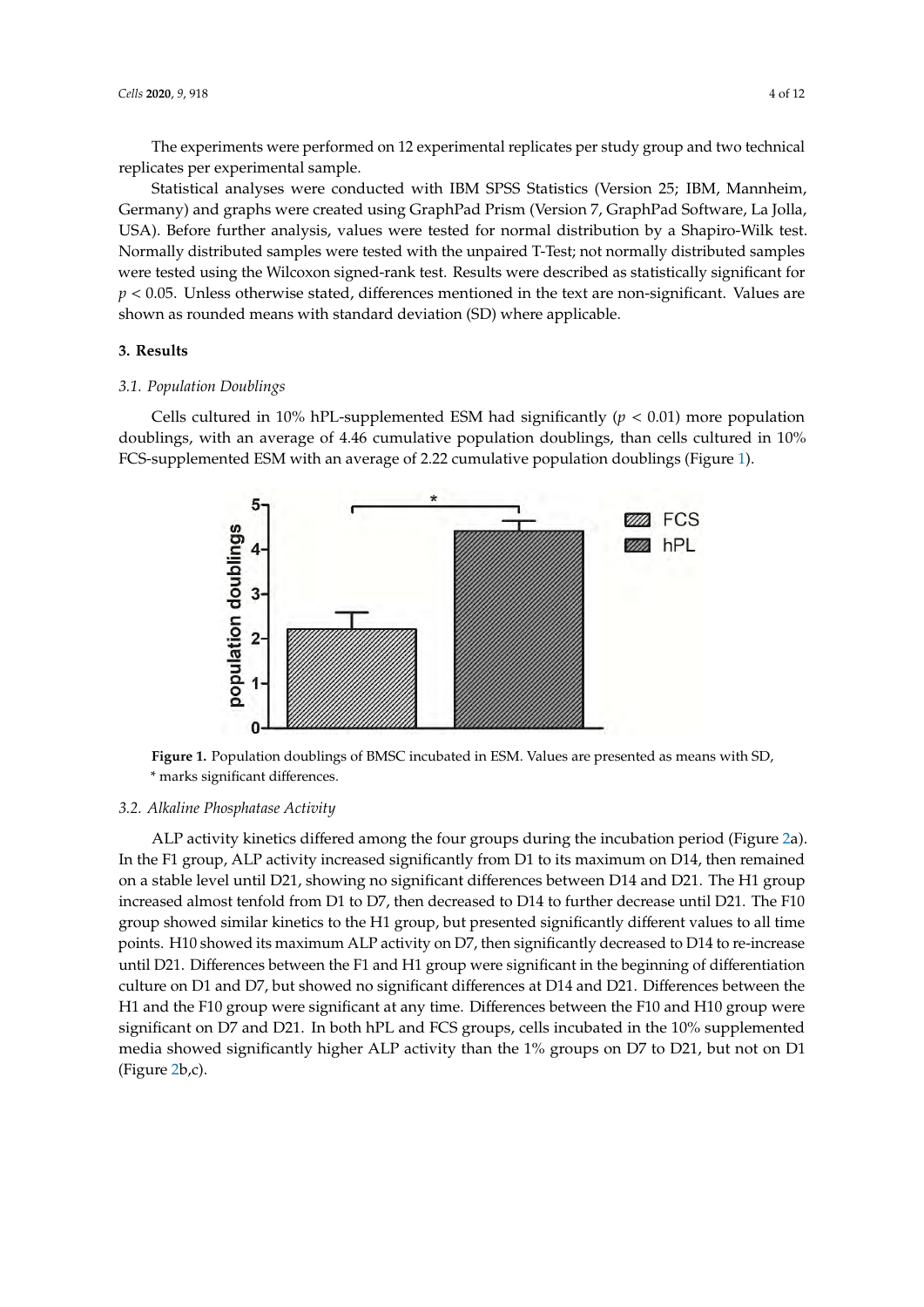<span id="page-4-0"></span>

\* mark significant differences. D = day. **Figure 2.** (**a**) Alkaline phosphatase activity during time of incubation in ODM in IU/mL of all groups. (**b**) ALP activity of FCS groups. (**c**) ALP activity of hPL groups. Values are shown as means with SD.

### (**b**) ALP activity of FCS groups. (**c**) ALP activity of hPL groups. Values are shown as means with SD. 3.3. Alizarin Red Staining

*3.3. Alizarin Red Staining*  groups peaked on day 14, and the FCS groups showed maximum calcium content on day 21 (Figure [3a](#page-5-0)). During the whole differentiation period, the H1 group showed significantly higher calcium levels compared to the F1 group. H10 showed significantly higher calcium values at D1, D7 and D14 compared to F10, but lower values at D21 – however, the differences on D21 remained non-significant. When comparing H1 and F10, H1 showed significantly higher values from D1 to D14 and lower values on D21. When comparing the hPL groups (Figure [3c](#page-5-0)), H1 showed significantly higher calcium deposition than H10 on D1 and D7; this relation changed on D14 and D21 where H10 presented significantly higher values than H1. F1 presented the lowest values of all four groups on days seven to 21, significantly lower than the F10 group (Figure 3b). Calcium content increased in all groups over time of incubation. Calcium content in the hPL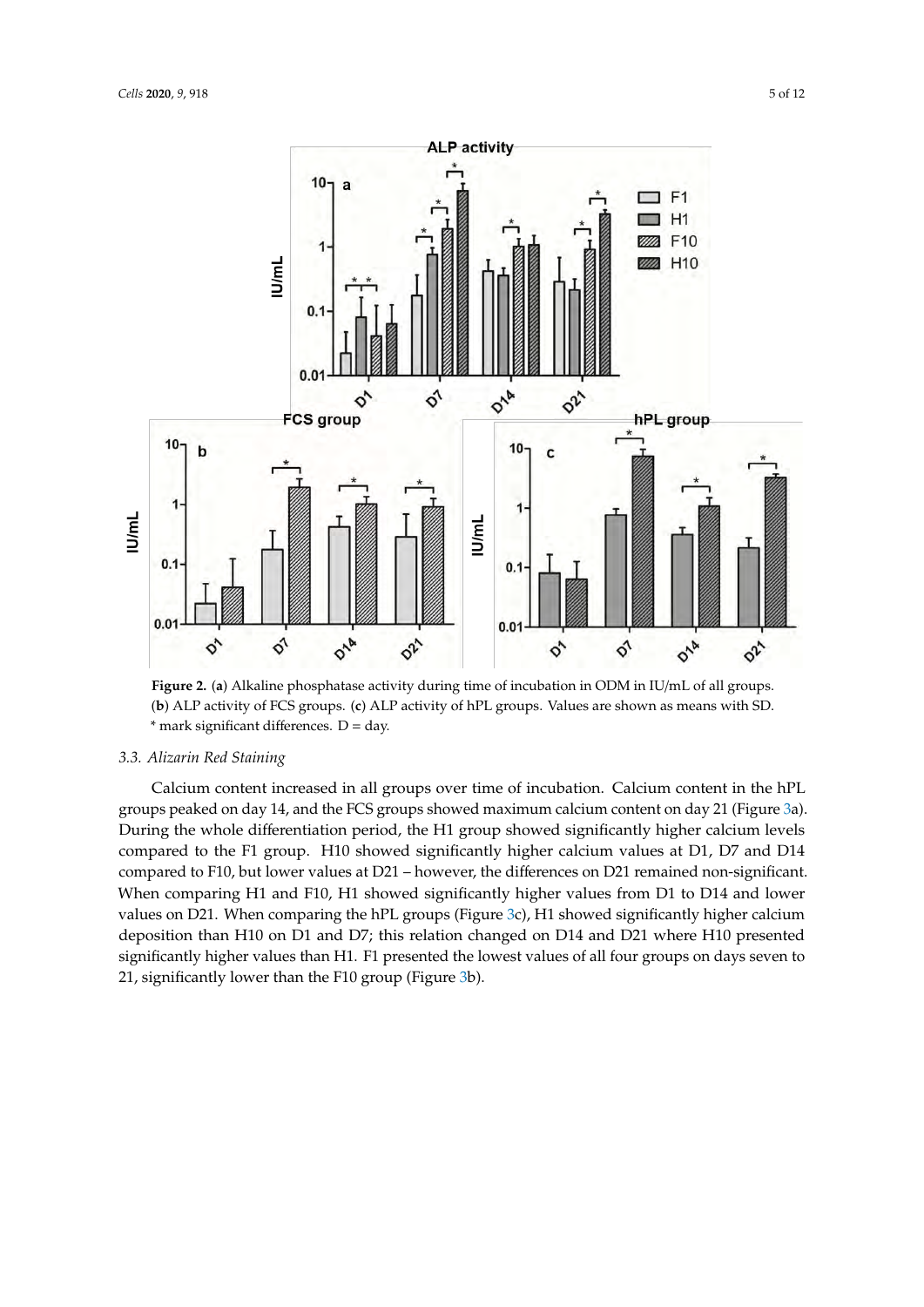<span id="page-5-0"></span>

24-well plate after alizarin red staining on D7. (d) F1. (e) F10. (f) H1. (g) H10. Values are shown as means with SD. \* mark significant differences. in 24-well plate after alizarin red staining on D7. (**d**) F1. (**e**) F10. (**f**) H1. (**g**) H10. Values are shown as **Figure 3.** (**a**) Calcium content after alizarin red staining during time of incubation in ODM in mg/mL of all groups. (**b**) Calcium content of FCS groups. (**c**) Calcium content of hPL groups. (**d**–**g**) Cell layer in

#### means with SD. \* mark significant differences. **4. Discussion**

**4. Discussion 1.** C **p** *tc* differs essentially from human serum: Shanskii et al. [11] showed that [hPL](#page-9-3) has significantly higher amounts of growth factors like IGF-1 (insulin-like growth factor 1) and PDGF (platelet-derived growth factor) than FCS. Despite the long-term use of FCS in cell culture, the effects of this xenogenic compound on human cells in culture remain unclear, also due to the fact that a majority of research on FCS dates from the past century [2,3,8]. Apart from the mentioned scientific concerns, also an ethical component has to be taken into account when discussing further usage of FCS: the European Food Safety Authority (EFSA) published a scientific opinion to, amongst others, answer the central question how to treat unborn livestock during slaughter, which is relevant for the procedure of FCS harvesting [39]. FCS is produced out of the blood collected by puncturing the heart of unborn, generally non-anesthetized cattle [20,40]. According to data obtained from Jochems et al. [12], cardiac puncture of the fetus begins between five and 30 minutes after the death of the dam and the bleeding procedure takes between two and five minutes. Another concern when it comes to ethical questions is the fact that FCS is mostly produced outside of the European Union; specifically, the exact origin of commercially available FCS often remains vagu[e](#page-9-4) (e.g., origin "South America") [12,39-41], making it almost impossible to trace specific FCS products. The aim of the study was to investigate whether hPL is a valid substitute for FCS in cell culture media for BMSC, especially in ODM, since FCS shows some limitations. For example, FCS composition

hPL is generally produced out of a varying number of pooled human platelet concentrates [13,18,42-45] after platelet lysis by freezing—thawi[ng](#page-9-6) cycles [\[20](#page-9-11)[,43](#page-11-2)-45] or activation by thrombin [13,42] to liberate the substances required for cell culture that are stored in platelet granules [\[14,](#page-9-16)15]. However, there is no good manufacturing practice statement concerning the platelet lysis method in hPL production [13]. The hPL available for scientific purposes can be produced out of outdated platelet concentrates having no clinical use whilst being still suitable for (in-vitro research) cell culture [13,20,43]. Furthermore, the hPL composition creates a milieu closer to the physiological milieu of the human body than FCS does [\[8](#page-9-2)-11]. Therefore, hPL has favorable properties in terms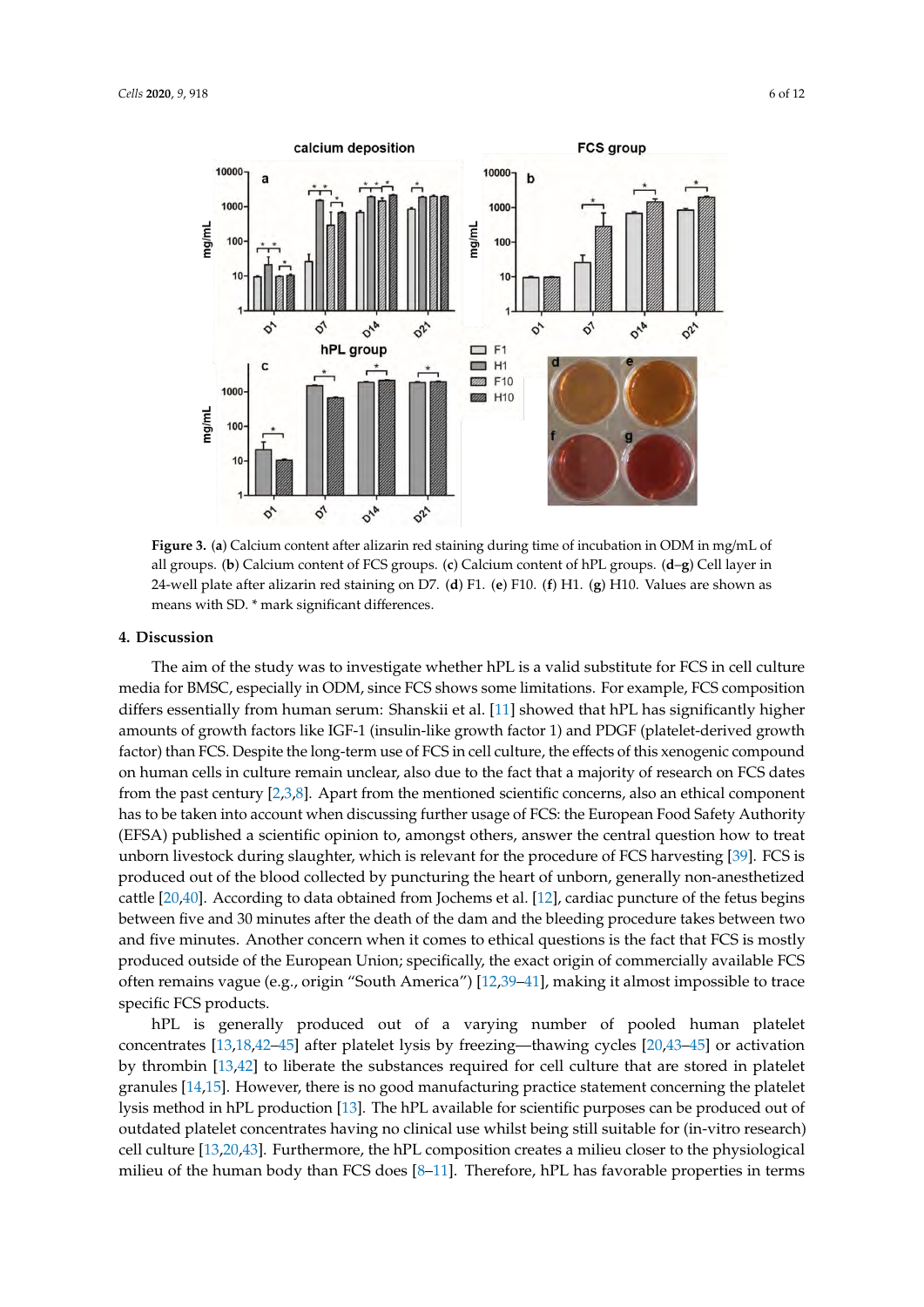of ethics and scientific practice and should seriously be considered as a new standard cell culture medium substitute.

To evaluate the impact of hPL on cell proliferation, we compared the expansion of BMSC in ESM supplemented with either 10% FCS or 10% hPL. We could show that BMSC expanded in hPL-supplemented ESM had more population doublings than their FCS-supplemented counterparts. However, the approach for evaluating cell proliferation in our study is a basic approach. For a more detailed evaluation, assays such as the 3H-thymidine incorporation assay or the 3-(4,5-dimethylthiazol-2-yl)-2,5-diphenyltetrazolium bromide (MTT) assay might provide a more detailed and standardized quantification of cell proliferation. The promoting effects of hPL on BMSC proliferation have been described before multiple times, in studies using the aforementioned more detailed assays; it has been shown that an enhanced proliferation of MSC is one of the main advantages in hPL supplementation of ESM [\[11,](#page-9-3)[17,](#page-9-10)[21,](#page-9-12)[23,](#page-9-14)[25,](#page-10-5)[26\]](#page-10-6). Since our main focus was to assess the influence of hPL on the osteogenic differentiation of BMSC, we did not look into proliferation in greater detail. However, based on the assays performed, the results presented in this study confirm the results of previous studies that can be explained by the higher amount of growth factors in hPL, favoring cell proliferation and leading to a higher absolute growth factor amount in cell culture media when supplemented in the same concentration as FCS [\[11\]](#page-9-3).

Many preliminary studies evaluated the effects of hPL-supplemented ESM on MSC in order to assess whether hPL changes MSC characteristics during expansion. Most of these studies evaluated the immunophenotype of the cells after expansion by analyzing cell surface markers with fluorescence-activated cell sorting (FACS): stem cell defining surface markers [\[46\]](#page-11-3) were analyzed in almost any study; the consistent results were that expansion of MSC in hPL-supplemented ESM does not alter the expression of stem cell defining surface markers in comparison to MSC expanded in FCS-supplemented ESM [\[16–](#page-9-8)[18](#page-9-6)[,22](#page-9-13)[,23](#page-9-14)[,26,](#page-10-6)[28,](#page-10-1)[29,](#page-10-0)[43](#page-11-2)[,44](#page-11-4)[,47\]](#page-11-5). Viau et al. [\[18\]](#page-9-6) and Reis et al. [\[47\]](#page-11-5) assessed the expression of further surface markers, revealing that the expression of some surface markers differs significantly between MSC expanded in hPL or FCS, but the majority of the markers are only mildly influenced by the source of protein supplement in ESM. Some studies additionally performed gene expression analyses of expanded MSC and revealed that, along with the results of protein expression of the investigated markers, the ESM's protein supplement only mildly influences the gene expression pattern of MSC [\[29](#page-10-0)[,43](#page-11-2)[,44\]](#page-11-4). Fernandez-Rebollo et al. [\[44\]](#page-11-4) performed DNA methylation analysis and revealed no significant differences between hPL- and FCS-expanded MSC on an epigenetic level. Viau et al. [\[18\]](#page-9-6) evaluated BMSC morphology by immunofluorescence and FACS after expansion in hPL-containing ESM and revealed that these cells were smaller and less granular but more homogenous than their counterparts expanded in the FCS-supplemented ESM. Given the amount of studies that evaluated MSC characteristics after expansion in hPL-supplemented ESM and the extensiveness of this aspect, we did not perform any experiments regarding MSC characteristics after expansion in this study.

In order to evaluate hPL as a substitute for FCS in ODM, we compared the osteogenic differentiation of BMSC cultured in ODM supplemented with 1% hPL, 10% hPL, 1% FCS and 10% FCS, respectively. Alizarin red staining and ALP activity measurement were performed at four time points that cover all relevant steps of osteogenic differentiation in the used setting [\[48\]](#page-11-6). Osteogenic differentiation increased over time in all groups. The ALP activity of the BMSC in the hPL groups was higher than or as high as it was in the matching FCS groups. In addition, BMSC incubated in hPL-supplemented media presented a calcium content higher than or equal to the FCS groups at any time during cell culture. It has been shown previously that hPL can have favorable effects on the osteogenic differentiation of BMSC [\[22](#page-9-13)[,23](#page-9-14)[,26\]](#page-10-6), providing every component required from serum necessary for cell culture [\[13](#page-9-5)[–19\]](#page-9-9) while respecting human serum composition [\[8–](#page-9-2)[10\]](#page-9-17). However, our study is the first to evaluate the osteogenic parameters' evolution under the influence of hPL over the differentiation period in two different concentrations, making it possible to track the influence of hPL on commonly used time points during osteogenic differentiation. This culture setting has been used regularly and covers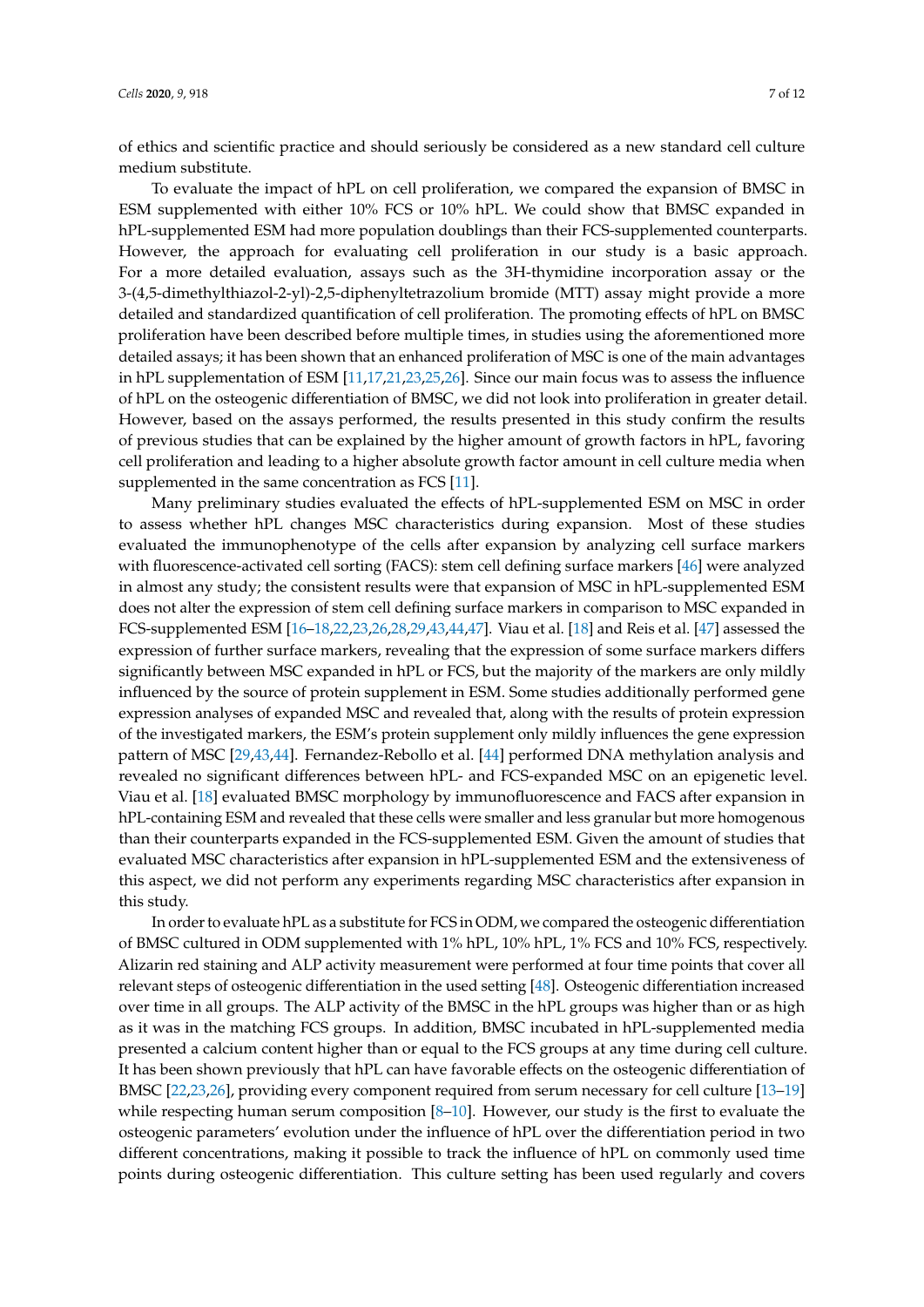the major steps of osteogenic differentiation by using the specified evaluation time points between one and 21 days of culture [\[36–](#page-10-9)[38](#page-10-10)[,49\]](#page-11-7): as described previously, the early phases in the differentiation of BMSC towards osteoblasts takes place from day five to 14 in culture and is characterized by ALP expression [\[48,](#page-11-6)[50\]](#page-11-8). The calcification of the extracellular matrix produced during osteoblastic differentiation occurs from day 14 to 28 in culture [\[48,](#page-11-6)[51,](#page-11-9)[52\]](#page-11-10).

The ALP activity of the hPL groups as well as the F10 group reach their maxima on day seven and decrease afterwards, so the kinetics of cells incubated in hPL- and FCS-supplemented ESM are similar. Only the F1 group increases until its maximum on day 14 and remains stable until day 21. Birmingham et al. [\[48\]](#page-11-6) showed that osteoblastic cells show higher ALP activity than riper stages of the osteoblastic lineage. Considering the fact that H1, H10 and F10 groups reach their maxima earlier, it could be stated that osteogenic differentiation under those circumstances happens faster than under 1% FCS supplementation. There are no preliminary data concerning ALP kinetics of BMSC under hPL supplementation, as photometrical ALP activity measurement of hPL-supplemented BMSC was hardly performed before. Doucet et al. [\[21\]](#page-9-12) described that ALP activity of BMSC in hPL-supplemented ODM was comparable to BMSC in FCS-supplemented ODM after 21 days, but no statement regarding ALP activity kinetics is available. Chevallier et al. [\[27\]](#page-10-3) revealed that hPL can significantly up-regulate osteogenic genes like ALP in undifferentiated BMSC without exogenous osteogenic stimulation, whilst FCS-incubated BMSC reach the same level of gene expression only after one week of culture in ODM containing β-glycerophosphate and ascorbic acid. This finding could explain the superior ALP activity of the hPL groups, especially at the beginning of cell culture.

Focusing on the kinetics of extracellular calcium content, it is remarkable that both FCS groups increase to their maxima on day 21, whereas the hPL groups reach their maxima earlier, on day 14. Hoemann et al. [\[51\]](#page-11-9) described that in-vitro mineralization normally occurs after two or three weeks of differentiation culture, hence both FCS and hPL groups show adequate kinetics, whilst hPL-incubated BMSC seem to differentiate faster than their FCS incubated counterparts. It is remarkable that no significant differences can be found between the H10 and the F10 group on day 21, implying that the final calcium content is similar in both groups while only the kinetics differ. Alizarin red staining is probably the most investigated parameter for osteogenic differentiation in hPL research, hence there is a lot of data available [\[16](#page-9-8)[,22](#page-9-13)[,23](#page-9-14)[,25](#page-10-5)[–27](#page-10-3)[,29\]](#page-10-0). However, most studies performed a single time measurement and did not quantify the calcium content photometrically [\[16](#page-9-8)[,26,](#page-10-6)[27,](#page-10-3)[29\]](#page-10-0). The studies that performed quantification of calcium content revealed that hPL-incubated BMSC show higher amounts of calcium than their FCS-incubated counterparts [\[22](#page-9-13)[,23\]](#page-9-14), which was confirmed in this study.

Comparing FCS concentrations, it is remarkable that the commonly used concentration of 10% [\[1\]](#page-8-0) seems to be necessary for adequate osteogenic differentiation as both ALP activity and calcium content remain higher (mostly to a significant extent) compared to 1% FCS-supplemented ODM. The hPL manufacturer recommended 1% hPL supplementation for BMSC differentiation, which is sufficient for a higher or comparable calcium content compared to 10% FCS (and 10% hPL). However, ALP activity in the H1 group remains beneath F10 and H10 groups at any time but D1. Interestingly, most studies determining hPL concentration in the context of osteogenic differentiation only determined calcium content [\[16,](#page-9-8)[22,](#page-9-13)[23](#page-9-14)[,25–](#page-10-5)[27,](#page-10-3)[29,](#page-10-0)[33,](#page-10-15)[53\]](#page-11-11); only a few studies assessed ALP activity [\[18,](#page-9-6)[21\]](#page-9-12) and, therefore, did not detect the described discrepancy in ALP activity and calcium deposition. Only 10% hPL-supplemented ODM showed a constantly better or equal osteogenic differentiation compared to FCS. This discrepancy persists when comparing the absolute results of alizarin red staining and ALP activity measurement: in alizarin red staining, the hPL groups showed calcium content higher than or as high as the FCS groups while ALP activity varies more, especially when comparing H1 and F10 groups, where the F10 group presents higher ALP activity throughout differentiation from day seven onwards. For the pairs of H1 vs. F1 and H10 vs. F10, the previously described statement of superiority or equality of the hPL [\[16,](#page-9-8)[17,](#page-9-10)[21](#page-9-12)[–24,](#page-9-15)[26](#page-10-6)[–28](#page-10-1)[,31\]](#page-10-4) is still valid.

According to our results and the data reported in the literature, hPL can be used as a supplement in ESM and ODM for BMSC, providing higher proliferation rates and higher or equal osteogenic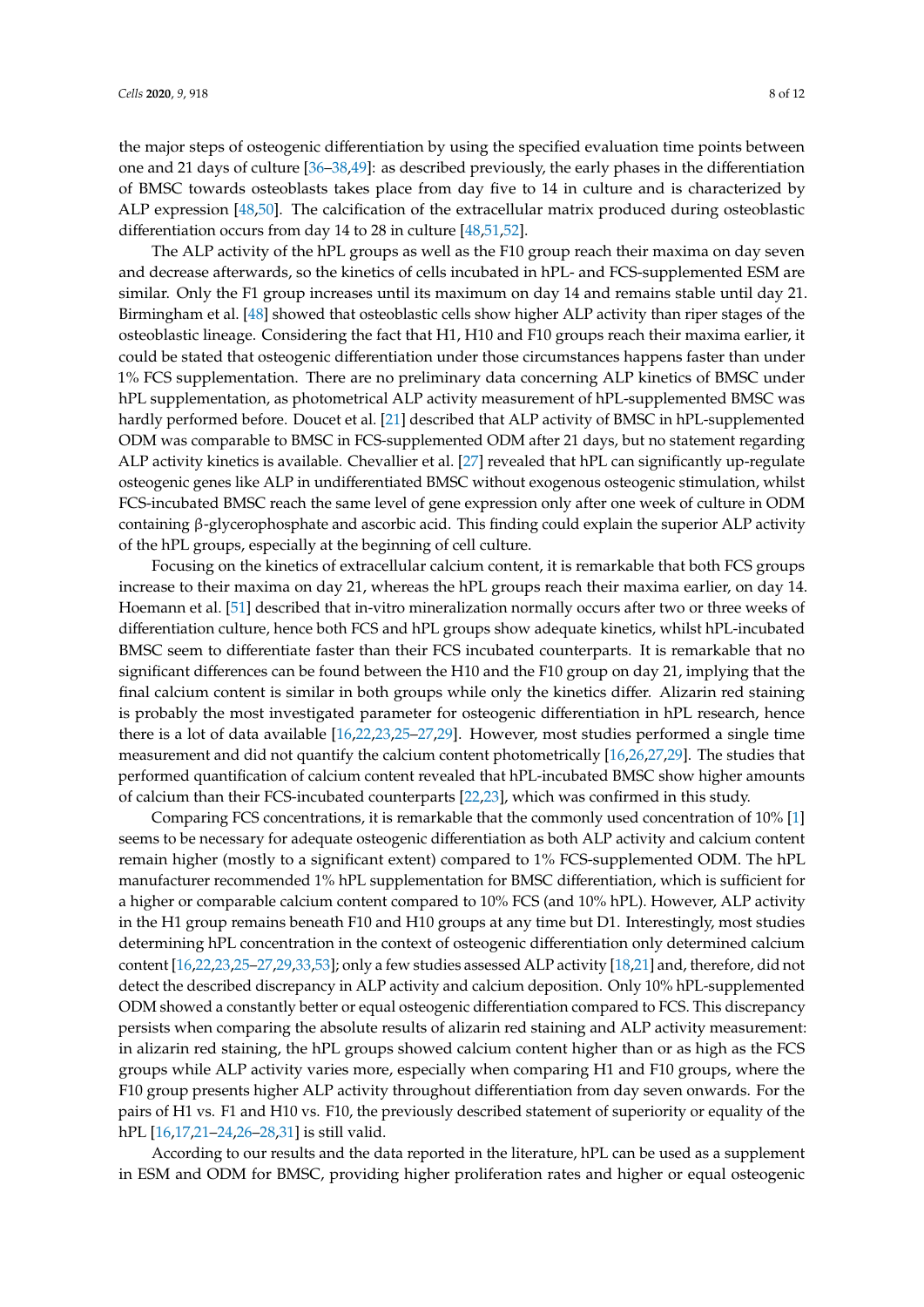differentiation potential. Our study was the first to evaluate the dynamics of ALP activity under the influence of two different concentrations of hPL in ODM, providing additional information about the kinetics of osteogenic differentiation under the influence of hPL. Furthermore, we reported a discrepancy of the impact of hPL in ODM on BMSC between two osteogenic differentiation parameters on a cellular/protein level, as there are hardly any studies that have evaluated two quantitative osteogenic differentiation parameters before. As we did not perform further assays evaluating osteogenic differentiation of BMSC on a genetic level, future studies should also evaluate osteogenic gene expression in order to obtain a more detailed impression of the impact of hPL in comparison to FCS on osteogenic differentiation in one and the same setting.

The concentration of supplementation matters; in our case, only 10% hPL-supplemented ODM guaranteed an equal or higher osteogenic differentiation than the common approach using 10% FCS. However, we were the first study directly comparing two different concentrations of hPL in ODM, therefore further studies should follow in order to approach an optimum hPL concentration in ODM for BMSC. Considering the higher costs of hPL compared to FCS as well as the fact that the differences between the H10 and H1 groups were only detectable in the ALP activity assay, the use of hPL in smaller concentrations seems to be reasonable in order to avoid a significant increase of the budget necessary for cell culture experiments [\[54\]](#page-11-12). Based on the findings of this study, hPL should at least be considered as a potential alternative to FCS when analyzing osteogenic differentiation.

#### **5. Conclusions**

The main aim of this study was to evaluate the influence of hPL supplementation in different concentrations in an osteogenic differentiation medium on the osteogenic differentiation of BMSC, evaluated by alizarin red staining and ALP activity measurements. As already described in the literature before, we could show a positive impact of hPL supplementation in an expansion medium on BMSC population doublings, presenting a proliferation rate almost twice as fast as under FCS supplementation. Furthermore, we showed that osteogenic differentiation is not compromised, yet, favored by a hPL-supplementation in ODM in a concentration-dependent manner; the positive effect is most visible when hPL concentration is 10% and at the beginning of the differentiation period, implying an accelerated, but absolutely comparable osteogenic differentiation potential of human BMSC.

**Author Contributions:** Conceptualization, M.K. and F.W.; Data curation, M.K.; Formal analysis, M.K. and R.H.; Investigation, M.K., C.E. and S.W.; Methodology, M.K. and A.-S.S.; Project administration, M.K. and F.W.; Resources, R.S. and F.W.; Supervision, F.W.; Visualization, M.K.; Writing—original draft, M.K. and F.W.; Writing—review & editing, M.K., A.-S.S., C.E., S.W., R.H., J.F., R.S. and F.W. All authors have read and agreed to the published version of the manuscript.

**Funding:** This research received no external funding.

**Acknowledgments:** The human platelet lysate used in this study was provided by PL BioScience GmbH, Aachen, Germany. We acknowledge financial support for open access publishing by the Baden-Württemberg Ministry of Science, Research and the Arts and by Ruprecht-Karls-Universität Heidelberg.

**Conflicts of Interest:** The authors declare no conflict of interest.

#### **References**

- <span id="page-8-0"></span>1. Mendicino, M.; Bailey, A.M.; Wonnacott, K.; Puri, R.K.; Bauer, S.R. MSC-based product characterization for clinical trials: An FDA perspective. *Cell Stem Cell* **2014**, *14*, 141–145. [\[CrossRef\]](http://dx.doi.org/10.1016/j.stem.2014.01.013)
- <span id="page-8-1"></span>2. Price, P.J.; Gregory, E.A. Relationship between in vitro growth promotion and biophysical and biochemical properties of the serum supplement. *In Vitro* **1982**, *18*, 576–584. [\[CrossRef\]](http://dx.doi.org/10.1007/BF02810081)
- <span id="page-8-2"></span>3. Boone, C.W.; Mantel, N.; Caruso, T.D., Jr.; Kazam, E.; Stevenson, R.E. Quality control studies on fetal bovine serum used in tissue culture. *In Vitro* **1971**, *7*, 174–189. [\[CrossRef\]](http://dx.doi.org/10.1007/BF02617963)
- <span id="page-8-3"></span>4. Zheng, X.; Baker, H.; Hancock, W.S.; Fawaz, F.; McCaman, M.; Pungor, E., Jr. Proteomic analysis for the assessment of different lots of fetal bovine serum as a raw material for cell culture. Part IV. Application of proteomics to the manufacture of biological drugs. *Biotechnol. Prog.* **2006**, *22*, 1294–1300. [\[CrossRef\]](http://dx.doi.org/10.1021/bp060121o)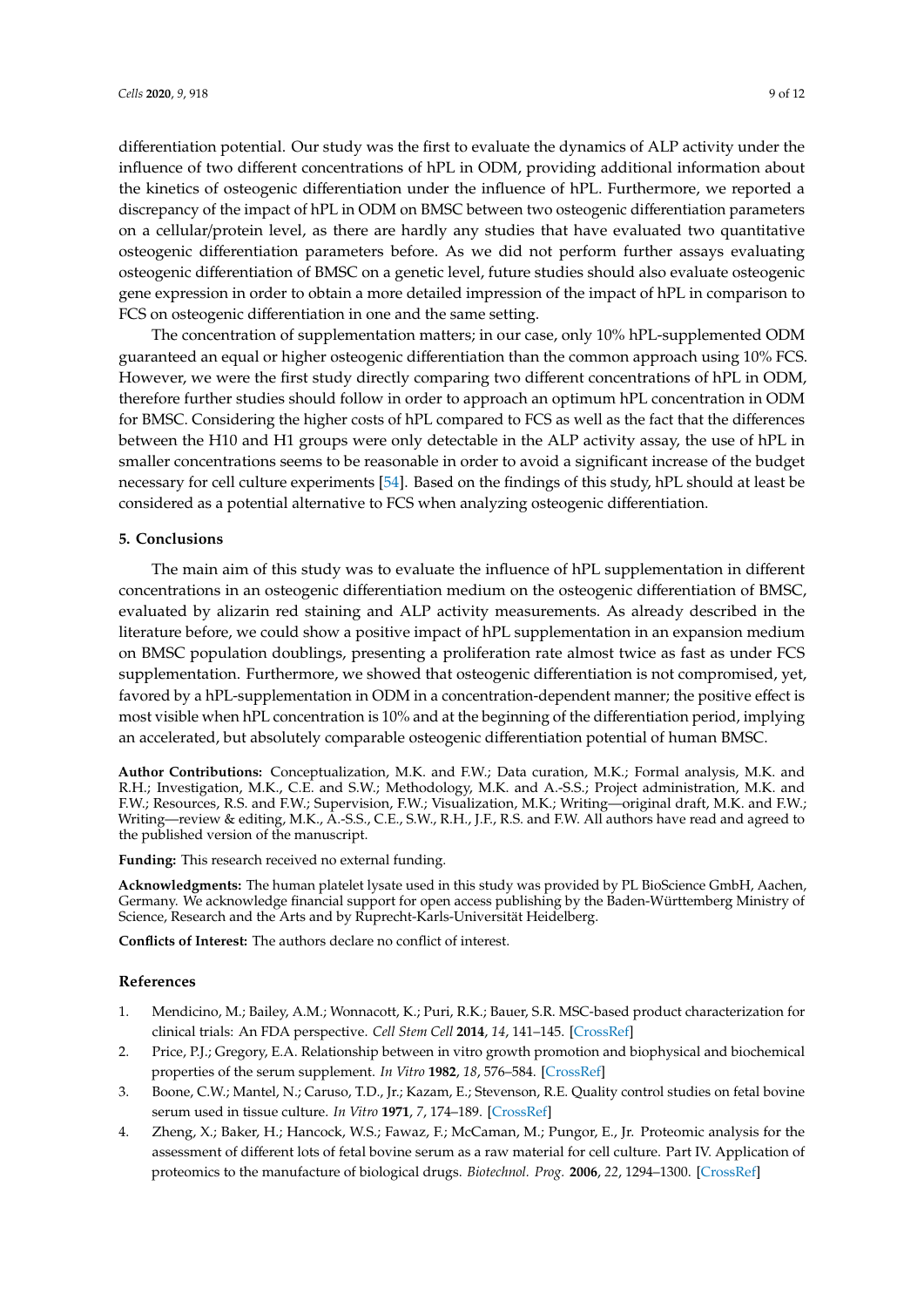- <span id="page-9-0"></span>5. Sundin, M.; Ringden, O.; Sundberg, B.; Nava, S.; Gotherstrom, C.; Le Blanc, K. No alloantibodies against mesenchymal stromal cells, but presence of anti-fetal calf serum antibodies, after transplantation in allogeneic hematopoietic stem cell recipients. *Haematologica* **2007**, *92*, 1208–1215. [\[CrossRef\]](http://dx.doi.org/10.3324/haematol.11446)
- 6. Knepper, P.A.; Mayanil, C.S.; Goossens, W.; McLone, D.C.; Hayes, E. The presence of transcription factors in fetal bovine sera. *In Vitro Cell. Dev. Biol. Anim.* **1998**, *34*, 170–173. [\[CrossRef\]](http://dx.doi.org/10.1007/s11626-998-0101-2)
- <span id="page-9-1"></span>7. Gstraunthaler, G. Alternatives to the use of fetal bovine serum: Serum-free cell culture. *Altex* **2003**, *20*, 275–281.
- <span id="page-9-2"></span>8. Baker, H.; DeAngelis, B.; Frank, O. Vitamins and other metabolites in various sera commonly used for cell culturing. *Experientia* **1988**, *44*, 1007–1010. [\[CrossRef\]](http://dx.doi.org/10.1007/BF01939904)
- 9. Psychogios, N.; Hau, D.D.; Peng, J.; Guo, A.C.; Mandal, R.; Bouatra, S.; Sinelnikov, I.; Krishnamurthy, R.; Eisner, R.; Gautam, B.; et al. The human serum metabolome. *PLoS ONE* **2011**, *6*, e16957. [\[CrossRef\]](http://dx.doi.org/10.1371/journal.pone.0016957)
- <span id="page-9-17"></span>10. Anderson, N.L.; Anderson, N.G. The human plasma proteome: History, character, and diagnostic prospects. *Mol. Cell. Proteom. MCP* **2002**, *1*, 845–867. [\[CrossRef\]](http://dx.doi.org/10.1074/mcp.R200007-MCP200)
- <span id="page-9-3"></span>11. Shanskii, Y.D.; Sergeeva, N.S.; Sviridova, I.K.; Kirakozov, M.S.; Kirsanova, V.A.; Akhmedova, S.A.; Antokhin, A.I.; Chissov, V.I. Human platelet lysate as a promising growth-stimulating additive for culturing of stem cells and other cell types. *Bull. Exp. Biol. Med.* **2013**, *156*, 146–151. [\[CrossRef\]](http://dx.doi.org/10.1007/s10517-013-2298-7)
- <span id="page-9-4"></span>12. Jochems, C.E.; van der Valk, J.B.; Stafleu, F.R.; Baumans, V. The use of fetal bovine serum: Ethical or scientific problem? *Altern. Lab. Anim. ATLA* **2002**, *30*, 219–227. [\[CrossRef\]](http://dx.doi.org/10.1177/026119290203000208)
- <span id="page-9-5"></span>13. Schallmoser, K.; Henschler, R.; Gabriel, C.; Koh, M.B.C.; Burnouf, T. Production and Quality Requirements of Human Platelet Lysate: A Position Statement from the Working Party on Cellular Therapies of the International Society of Blood Transfusion. *Trends Biotechnol.* **2020**, *38*, 13–23. [\[CrossRef\]](http://dx.doi.org/10.1016/j.tibtech.2019.06.002)
- <span id="page-9-16"></span>14. Rendu, F.; Brohard-Bohn, B. The platelet release reaction: Granules' constituents, secretion and functions. *Platelets* **2001**, *12*, 261–273. [\[CrossRef\]](http://dx.doi.org/10.1080/09537100120068170)
- <span id="page-9-7"></span>15. Nurden, A.T.; Nurden, P.; Sanchez, M.; Andia, I.; Anitua, E. Platelets and wound healing. *Front. Biosci. J. Virtual Libr.* **2008**, *13*, 3532–3548. [\[CrossRef\]](http://dx.doi.org/10.2741/2947)
- <span id="page-9-8"></span>16. Schallmoser, K.; Bartmann, C.; Rohde, E.; Reinisch, A.; Kashofer, K.; Stadelmeyer, E.; Drexler, C.; Lanzer, G.; Linkesch, W.; Strunk, D. Human platelet lysate can replace fetal bovine serum for clinical-scale expansion of functional mesenchymal stromal cells. *Transfusion* **2007**, *47*, 1436–1446. [\[CrossRef\]](http://dx.doi.org/10.1111/j.1537-2995.2007.01220.x)
- <span id="page-9-10"></span>17. Bieback, K.; Hecker, A.; Kocaomer, A.; Lannert, H.; Schallmoser, K.; Strunk, D.; Kluter, H. Human alternatives to fetal bovine serum for the expansion of mesenchymal stromal cells from bone marrow. *Stem Cells* **2009**, *27*, 2331–2341. [\[CrossRef\]](http://dx.doi.org/10.1002/stem.139)
- <span id="page-9-6"></span>18. Viau, S.; Lagrange, A.; Chabrand, L.; Lorant, J.; Charrier, M.; Rouger, K.; Alvarez, I.; Eap, S.; Delorme, B. A highly standardized and characterized human platelet lysate for efficient and reproducible expansion of human bone marrow mesenchymal stromal cells. *Cytotherapy* **2019**, *21*, 738–754. [\[CrossRef\]](http://dx.doi.org/10.1016/j.jcyt.2019.04.053)
- <span id="page-9-9"></span>19. Kark, L.R.; Karp, J.M.; Davies, J.E. Platelet releasate increases the proliferation and migration of bone marrow-derived cells cultured under osteogenic conditions. *Clin. Oral Implant. Res.* **2006**, *17*, 321–327. [\[CrossRef\]](http://dx.doi.org/10.1111/j.1600-0501.2005.01189.x)
- <span id="page-9-11"></span>20. Hemeda, H.; Giebel, B.; Wagner, W. Evaluation of human platelet lysate versus fetal bovine serum for culture of mesenchymal stromal cells. *Cytotherapy* **2014**, *16*, 170–180. [\[CrossRef\]](http://dx.doi.org/10.1016/j.jcyt.2013.11.004)
- <span id="page-9-12"></span>21. Doucet, C.; Ernou, I.; Zhang, Y.; Llense, J.R.; Begot, L.; Holy, X.; Lataillade, J.J. Platelet lysates promote mesenchymal stem cell expansion: A safety substitute for animal serum in cell-based therapy applications. *J. Cell. Physiol.* **2005**, *205*, 228–236. [\[CrossRef\]](http://dx.doi.org/10.1002/jcp.20391) [\[PubMed\]](http://www.ncbi.nlm.nih.gov/pubmed/15887229)
- <span id="page-9-13"></span>22. Barro, L.; Su, Y.T.; Nebie, O.; Wu, Y.W.; Huang, Y.H.; Koh, M.B.; Knutson, F.; Burnouf, T. A doublevirally-inactivated (Intercept-solvent/detergent) human platelet lysate for in vitro expansion of human mesenchymal stromal cells. *Transfusion* **2019**, *59*, 2061–2073. [\[CrossRef\]](http://dx.doi.org/10.1111/trf.15251) [\[PubMed\]](http://www.ncbi.nlm.nih.gov/pubmed/30912158)
- <span id="page-9-14"></span>23. Xia, W.; Li, H.; Wang, Z.; Xu, R.; Fu, Y.; Zhang, X.; Ye, X.; Huang, Y.; Xiang, A.P.; Yu, W. Human platelet lysate supports ex vivo expansion and enhances osteogenic differentiation of human bone marrow-derived mesenchymal stem cells. *Cell Biol. Int.* **2011**, *35*, 639–643. [\[CrossRef\]](http://dx.doi.org/10.1042/CBI20100361)
- <span id="page-9-15"></span>24. Prins, H.J.; Rozemuller, H.; Vonk-Griffioen, S.; Verweij, V.G.; Dhert, W.J.; Slaper-Cortenbach, I.C.; Martens, A.C. Bone-forming capacity of mesenchymal stromal cells when cultured in the presence of human platelet lysate as substitute for fetal bovine serum. *Tissue Eng. Part A* **2009**, *15*, 3741–3751. [\[CrossRef\]](http://dx.doi.org/10.1089/ten.tea.2008.0666)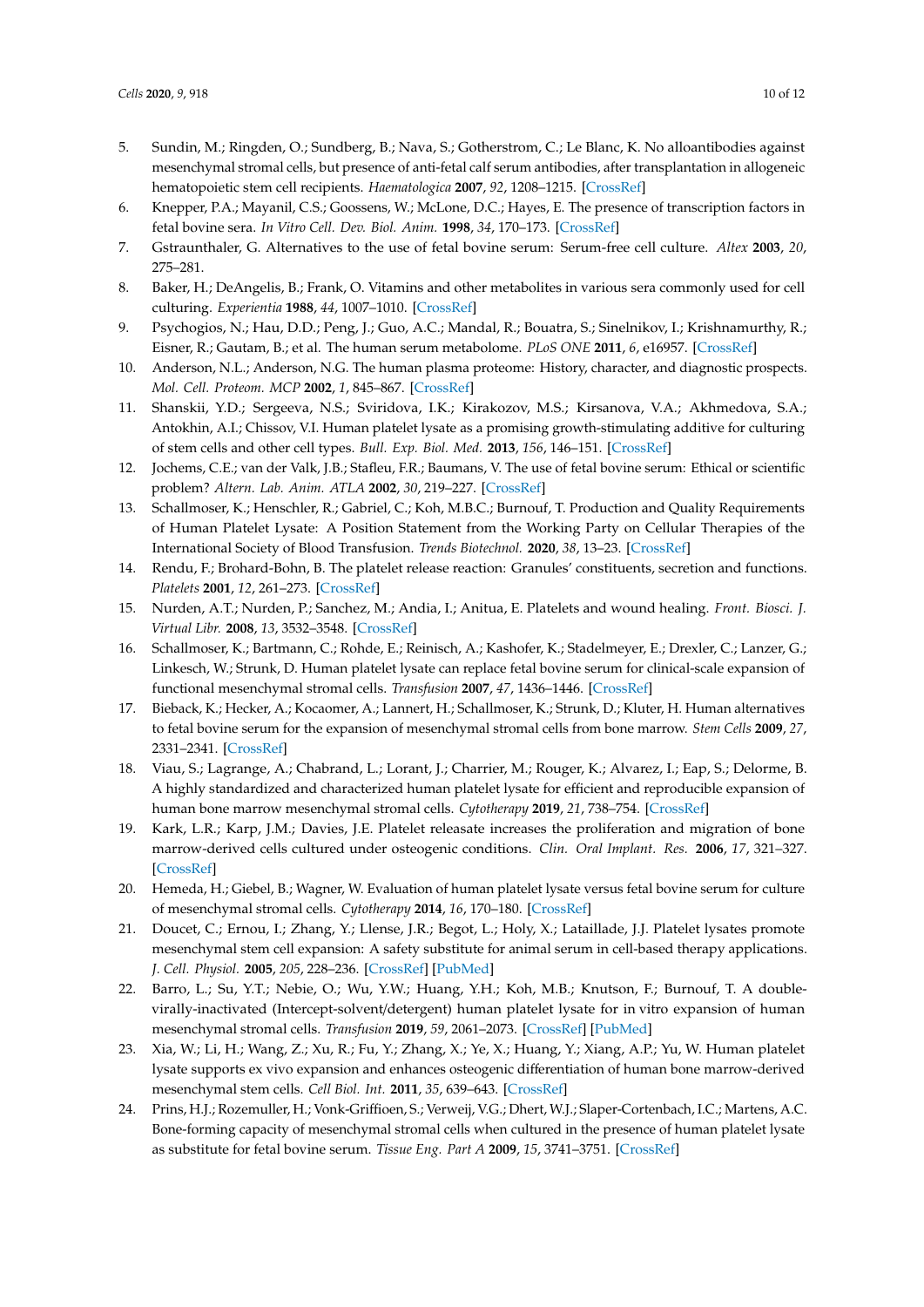- <span id="page-10-5"></span>25. Lohmann, M.; Walenda, G.; Hemeda, H.; Joussen, S.; Drescher, W.; Jockenhoevel, S.; Hutschenreuter, G.; Zenke, M.; Wagner, W. Donor age of human platelet lysate affects proliferation and differentiation of mesenchymal stem cells. *PLoS ONE* **2012**, *7*, e37839. [\[CrossRef\]](http://dx.doi.org/10.1371/journal.pone.0037839)
- <span id="page-10-6"></span>26. Horn, P.; Bokermann, G.; Cholewa, D.; Bork, S.; Walenda, T.; Koch, C.; Drescher, W.; Hutschenreuther, G.; Zenke, M.; Ho, A.D.; et al. Impact of individual platelet lysates on isolation and growth of human mesenchymal stromal cells. *Cytotherapy* **2010**, *12*, 888–898. [\[CrossRef\]](http://dx.doi.org/10.3109/14653249.2010.501788)
- <span id="page-10-3"></span>27. Chevallier, N.; Anagnostou, F.; Zilber, S.; Bodivit, G.; Maurin, S.; Barrault, A.; Bierling, P.; Hernigou, P.; Layrolle, P.; Rouard, H. Osteoblastic differentiation of human mesenchymal stem cells with platelet lysate. *Biomaterials* **2010**, *31*, 270–278. [\[CrossRef\]](http://dx.doi.org/10.1016/j.biomaterials.2009.09.043)
- <span id="page-10-1"></span>28. Capelli, C.; Domenghini, M.; Borleri, G.; Bellavita, P.; Poma, R.; Carobbio, A.; Mico, C.; Rambaldi, A.; Golay, J.; Introna, M. Human platelet lysate allows expansion and clinical grade production of mesenchymal stromal cells from small samples of bone marrow aspirates or marrow filter washouts. *Bone Marrow Transplant.* **2007**, *40*, 785–791. [\[CrossRef\]](http://dx.doi.org/10.1038/sj.bmt.1705798)
- <span id="page-10-0"></span>29. Ben Azouna, N.; Jenhani, F.; Regaya, Z.; Berraeis, L.; Ben Othman, T.; Ducrocq, E.; Domenech, J. Phenotypical and functional characteristics of mesenchymal stem cells from bone marrow: Comparison of culture using different media supplemented with human platelet lysate or fetal bovine serum. *Stem Cell Res. Ther.* **2012**, *3*, 6. [\[CrossRef\]](http://dx.doi.org/10.1186/scrt97)
- <span id="page-10-2"></span>30. Brun, J.; Abruzzese, T.; Rolauffs, B.; Aicher, W.K.; Hart, M.L. Choice of xenogenic-free expansion media significantly influences the myogenic differentiation potential of human bone marrow-derived mesenchymal stromal cells. *Cytotherapy* **2016**, *18*, 344–359. [\[CrossRef\]](http://dx.doi.org/10.1016/j.jcyt.2015.11.019)
- <span id="page-10-4"></span>31. Boraldi, F.; Burns, J.S.; Bartolomeo, A.; Dominici, M.; Quaglino, D. Mineralization by mesenchymal stromal cells is variously modulated depending on commercial platelet lysate preparations. *Cytotherapy* **2018**, *20*, 335–342. [\[CrossRef\]](http://dx.doi.org/10.1016/j.jcyt.2017.11.011)
- 32. Riis, S.; Nielsen, F.M.; Pennisi, C.P.; Zachar, V.; Fink, T. Comparative Analysis of Media and Supplements on Initiation and Expansion of Adipose-Derived Stem Cells. *Stem Cells Transl. Med.* **2016**, *5*, 314–324. [\[CrossRef\]](http://dx.doi.org/10.5966/sctm.2015-0148)
- <span id="page-10-15"></span>33. Pachler, K.; Lener, T.; Streif, D.; Dunai, Z.A.; Desgeorges, A.; Feichtner, M.; Oller, M.; Schallmoser, K.; Rohde, E.; Gimona, M. A Good Manufacturing Practice-grade standard protocol for exclusively human mesenchymal stromal cell-derived extracellular vesicles. *Cytotherapy* **2017**, *19*, 458–472. [\[CrossRef\]](http://dx.doi.org/10.1016/j.jcyt.2017.01.001)
- <span id="page-10-7"></span>34. Mohammadi, S.; Nikbakht, M.; Malek Mohammadi, A.; Zahed Panah, M.; Ostadali, M.R.; Nasiri, H.; Ghavamzadeh, A. Human Platelet Lysate as a Xeno Free Alternative of Fetal Bovine Serum for the In Vitro Expansion of Human Mesenchymal Stromal Cells. *Int. J. Hematol.-Oncol. Stem Cell Res.* **2016**, *10*, 161–171.
- <span id="page-10-8"></span>35. Schmitz, S.I.; Widholz, B.; Essers, C.; Becker, M.; Tulyaganov, D.U.; Moghaddam, A.; Gonzalo de Juan, I.; Westhauser, F. Superior biocompatibility and comparable osteoinductive properties: Sodium-reduced fluoride-containing bioactive glass belonging to the CaO-MgO-SiO2 system as a promising alternative to 45S5 bioactive glass. *Bioact. Mater.* **2020**, *5*, 55–65. [\[CrossRef\]](http://dx.doi.org/10.1016/j.bioactmat.2019.12.005)
- <span id="page-10-9"></span>36. Widholz, B.; Tsitlakidis, S.; Reible, B.; Moghaddam, A.; Westhauser, F. Pooling of Patient-Derived Mesenchymal Stromal Cells Reduces Inter-Individual Confounder-Associated Variation without Negative Impact on Cell Viability, Proliferation and Osteogenic Differentiation. *Cells* **2019**, *8*, 633. [\[CrossRef\]](http://dx.doi.org/10.3390/cells8060633)
- <span id="page-10-11"></span>37. Reible, B.; Schmidmaier, G.; Moghaddam, A.; Westhauser, F. Insulin-Like Growth Factor-1 as a Possible Alternative to Bone Morphogenetic Protein-7 to Induce Osteogenic Differentiation of Human Mesenchymal Stem Cells in Vitro. *Int. J. Mol. Sci.* **2018**, *19*, 1674. [\[CrossRef\]](http://dx.doi.org/10.3390/ijms19061674)
- <span id="page-10-10"></span>38. Reible, B.; Schmidmaier, G.; Prokscha, M.; Moghaddam, A.; Westhauser, F. Continuous stimulation with differentiation factors is necessary to enhance osteogenic differentiation of human mesenchymal stem cells in-vitro. *Growth Factors* **2017**, *35*, 179–188. [\[CrossRef\]](http://dx.doi.org/10.1080/08977194.2017.1401618)
- <span id="page-10-12"></span>39. More, S.J.; Bicout, D.J.; Bøtner, A.; Butterworth, A.; Calistri, P.; Depner, K.R.; Edwards, S.A.; Garin-Bastuji, B.; Good, M.; Schmidt, C.G.; et al. Animal welfare aspects in respect of the slaughter or killing of pregnant livestock animals (cattle, pigs, sheep, goats, horses). *EFSA J.* **2017**, *15*, e04782.
- <span id="page-10-13"></span>40. Tekkatte, C.; Gunasingh, G.P.; Cherian, K.M.; Sankaranarayanan, K. "Humanized" stem cell culture techniques: The animal serum controversy. *Stem Cells Int.* **2011**, *2011*, 504723. [\[CrossRef\]](http://dx.doi.org/10.4061/2011/504723)
- <span id="page-10-14"></span>41. Gstraunthaler, G.; Lindl, T.; van der Valk, J. A plea to reduce or replace fetal bovine serum in cell culture media. *Cytotechnology* **2013**, *65*, 791–793. [\[CrossRef\]](http://dx.doi.org/10.1007/s10616-013-9633-8)